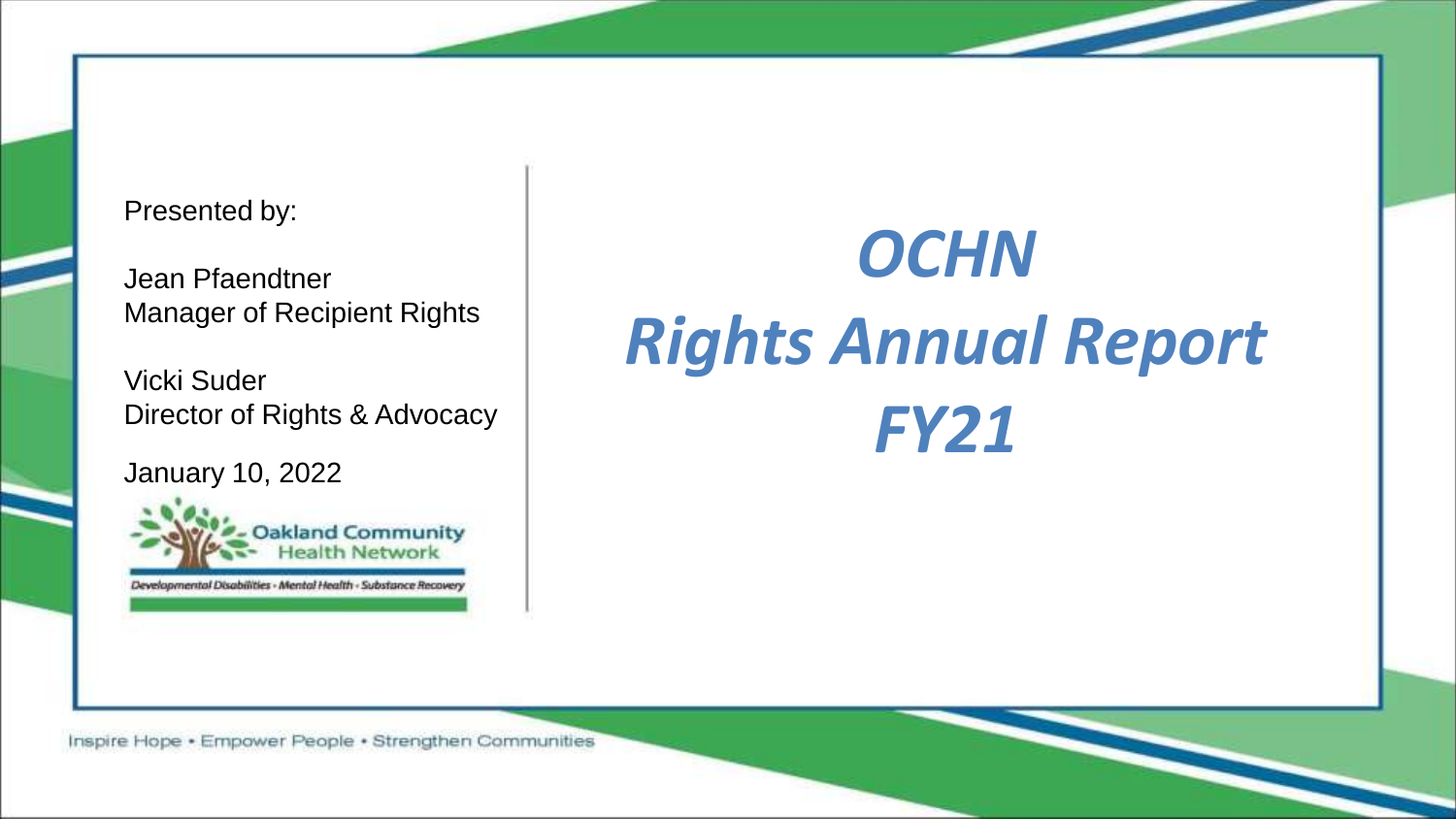#### Complaint Data Summary FY21

| Allegations                         | 860 |
|-------------------------------------|-----|
| Interventions                       | 0   |
| Investigations                      | 779 |
| <b>Interventions Substantiated</b>  | 0   |
| <b>Investigations Substantiated</b> | 291 |

Information Located on Page 1 of report



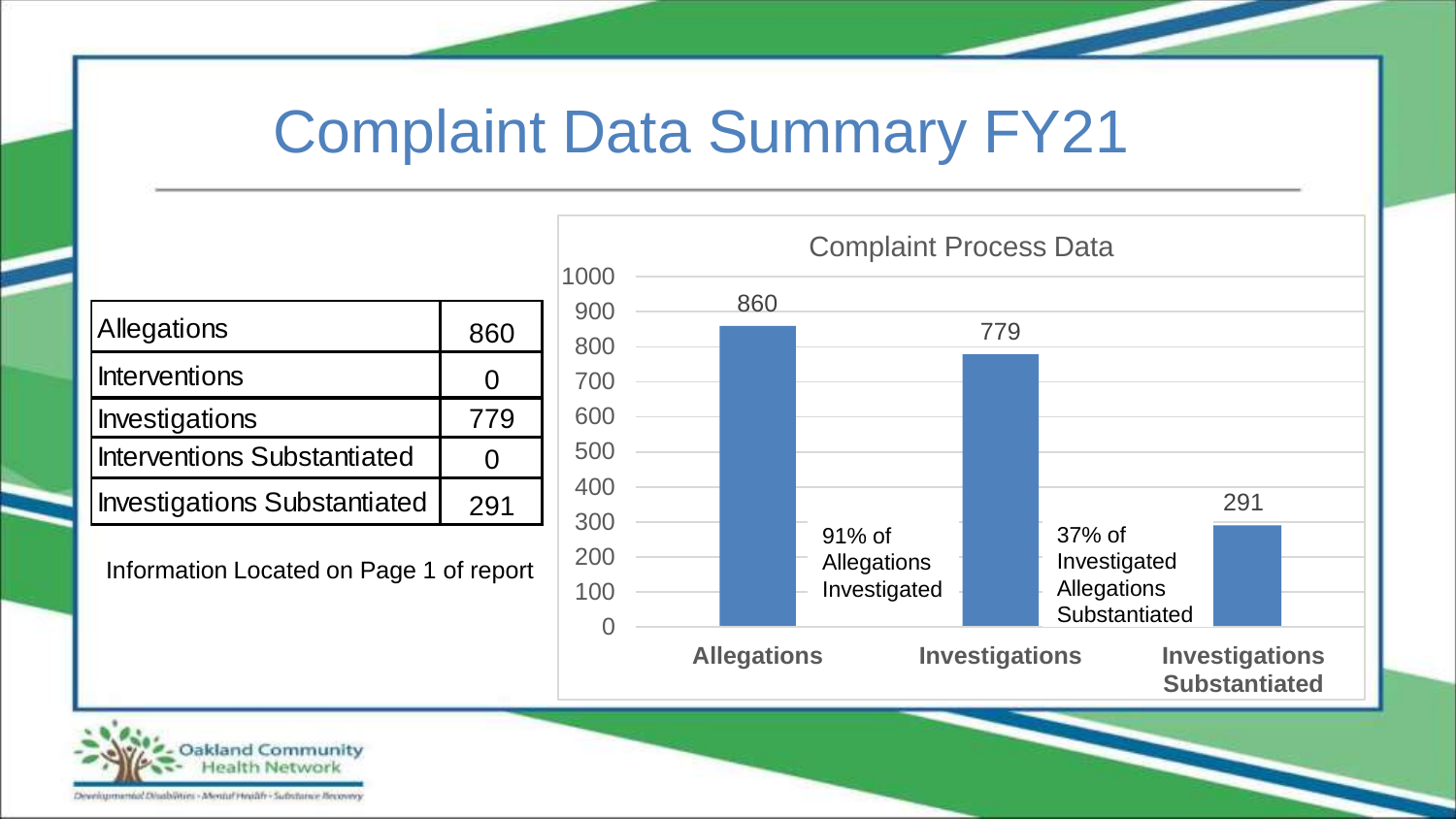

NOTE: Allegations is all allegation including No Right Involve and Out of Jurisdictions which are not investigated. Substantiated are only those allegations that were investigated and substantiated.

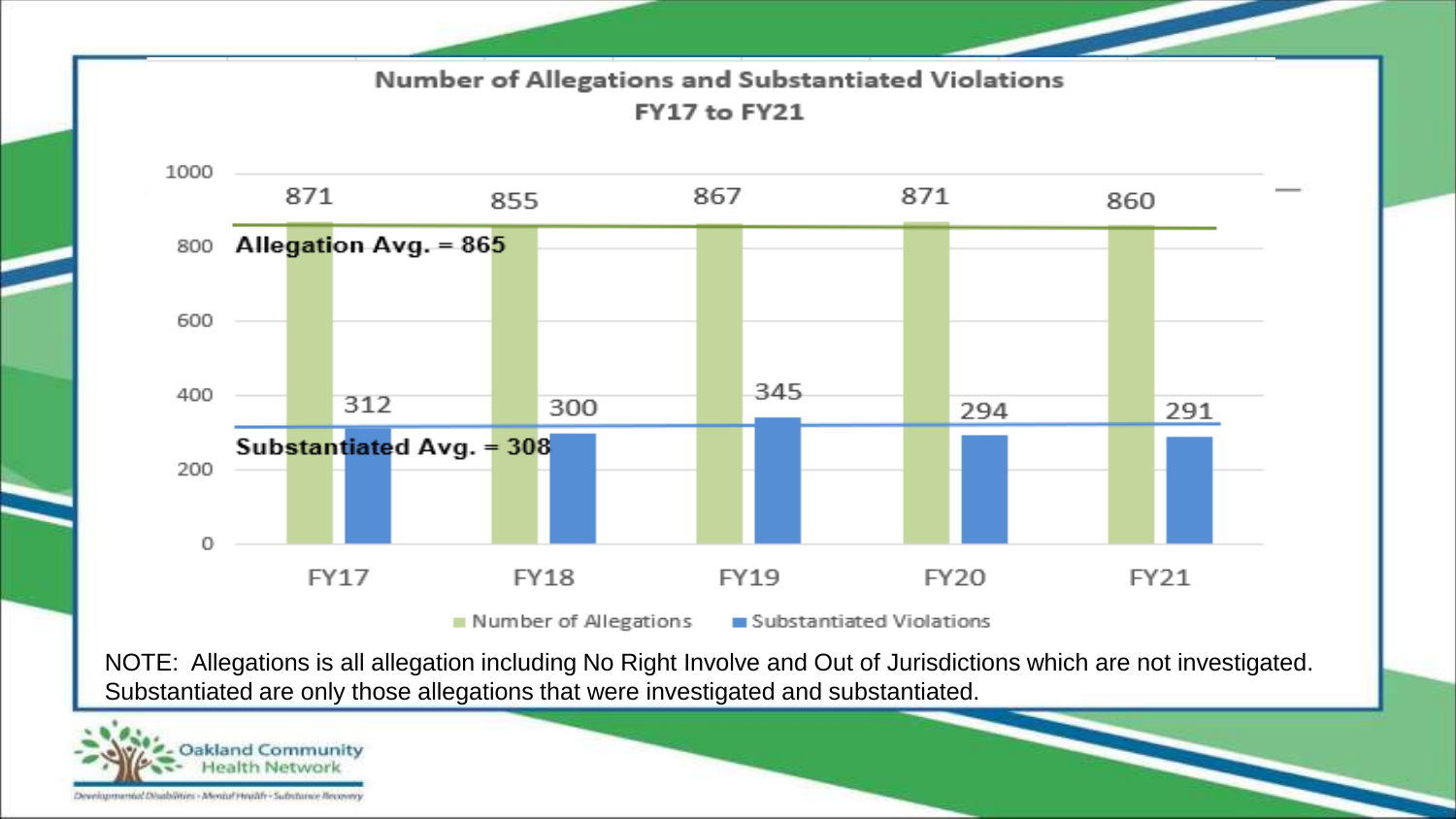#### Complaint Data Comparison

| <b>FISCAL</b><br><b>YEAR</b> | <b>OCHN</b><br>Allegations %<br>Substantiated | <b>State CMHSP</b><br>Allegations %<br>Substantiated |
|------------------------------|-----------------------------------------------|------------------------------------------------------|
| 2016                         | 38%                                           | 37%                                                  |
| 2017                         | 36%                                           | 42%                                                  |
| 2018                         | 35%                                           | 42%                                                  |
| 2019                         | 40%                                           | 42%                                                  |
| 2020                         | 41%                                           | 42%                                                  |
| 2021                         | 37%                                           |                                                      |

NOTE: The % is redrived from only Allegations that were investigated. Allegations that are No Right Involve and Out of Jurisdictions are not investigated and not included in this %.

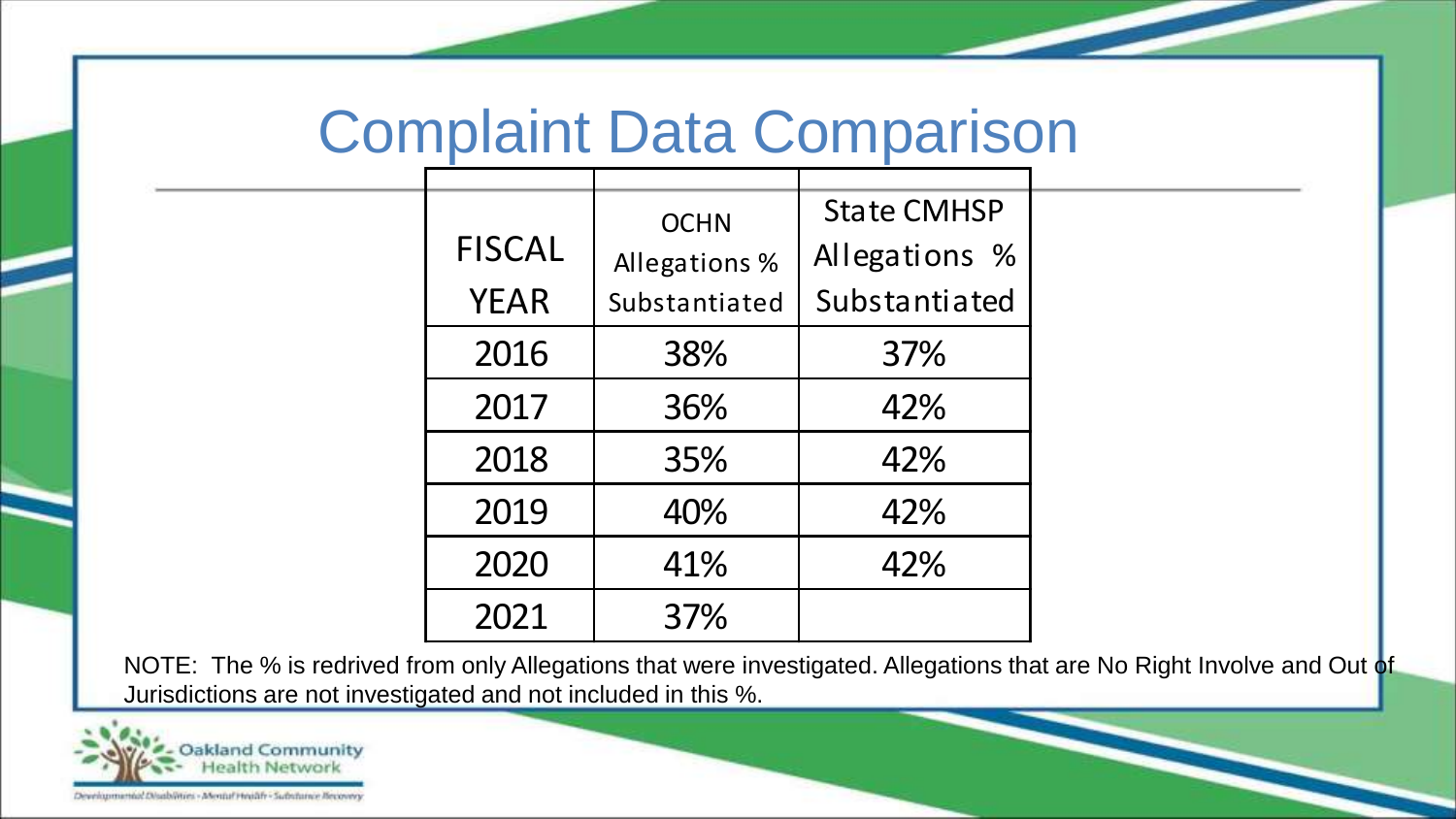#### Complaint Source FY21

|                                          |     | FY2021 | FY2020 |
|------------------------------------------|-----|--------|--------|
| <b>Person Served</b>                     | 88  | 16%    | 21%    |
| <b>Staff</b>                             | 125 | 23%    | 23%    |
| <b>ORR</b>                               | 164 | 30%    | 34%    |
| Guardian/Family                          | 85  | 16%    | 14%    |
| Anonymous                                | 27  | 5%     | 6%     |
| <b>Community/General Public</b>          | 50  | 9%     | 2%     |
| <b>Total Complaints Received</b>         | 539 | 100%   | 100%   |
|                                          |     |        |        |
|                                          |     |        |        |
| Information located on page 1 of report. |     |        |        |



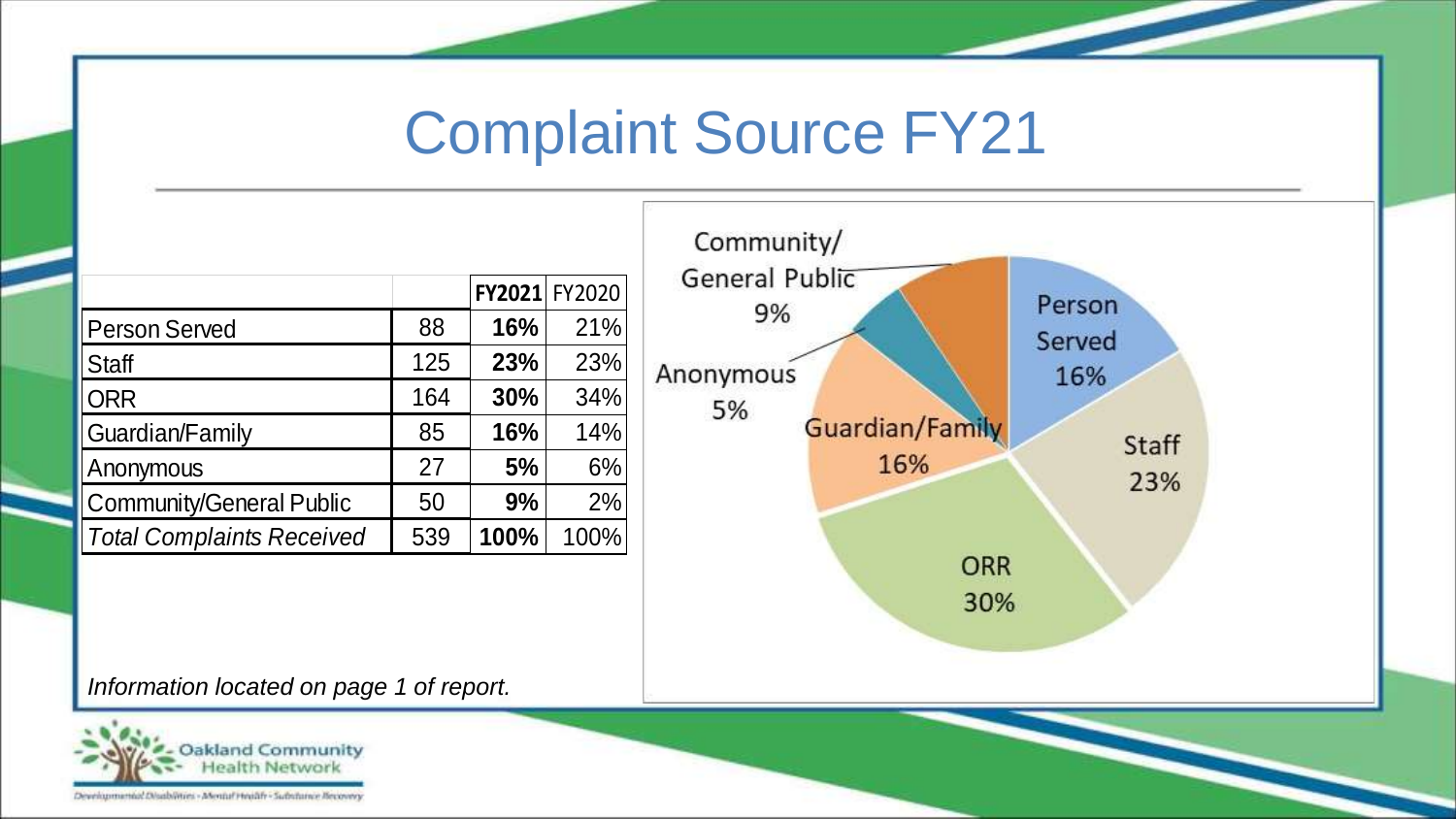# Timeframes For Completed Investigations

FY21

| Category                                 | Total | $≤30$ | $≤60$ | $≤90$ | >90              |
|------------------------------------------|-------|-------|-------|-------|------------------|
| Abuse/Neglect   & II                     | 327   | 34    | 92    | 201   | 0                |
| All others                               | 452   | 34    | 122   | 296   | 0                |
| <b>FY20 Totals</b>                       | 779   | 68    | 214   | 497   | $\boldsymbol{0}$ |
| <b>FY21</b>                              |       | 9%    | 27%   | 64%   | 0%               |
| <b>FY20</b>                              |       | 10%   | 34%   | 56%   | 0%               |
| Information located on page 1 of report. |       |       |       |       |                  |



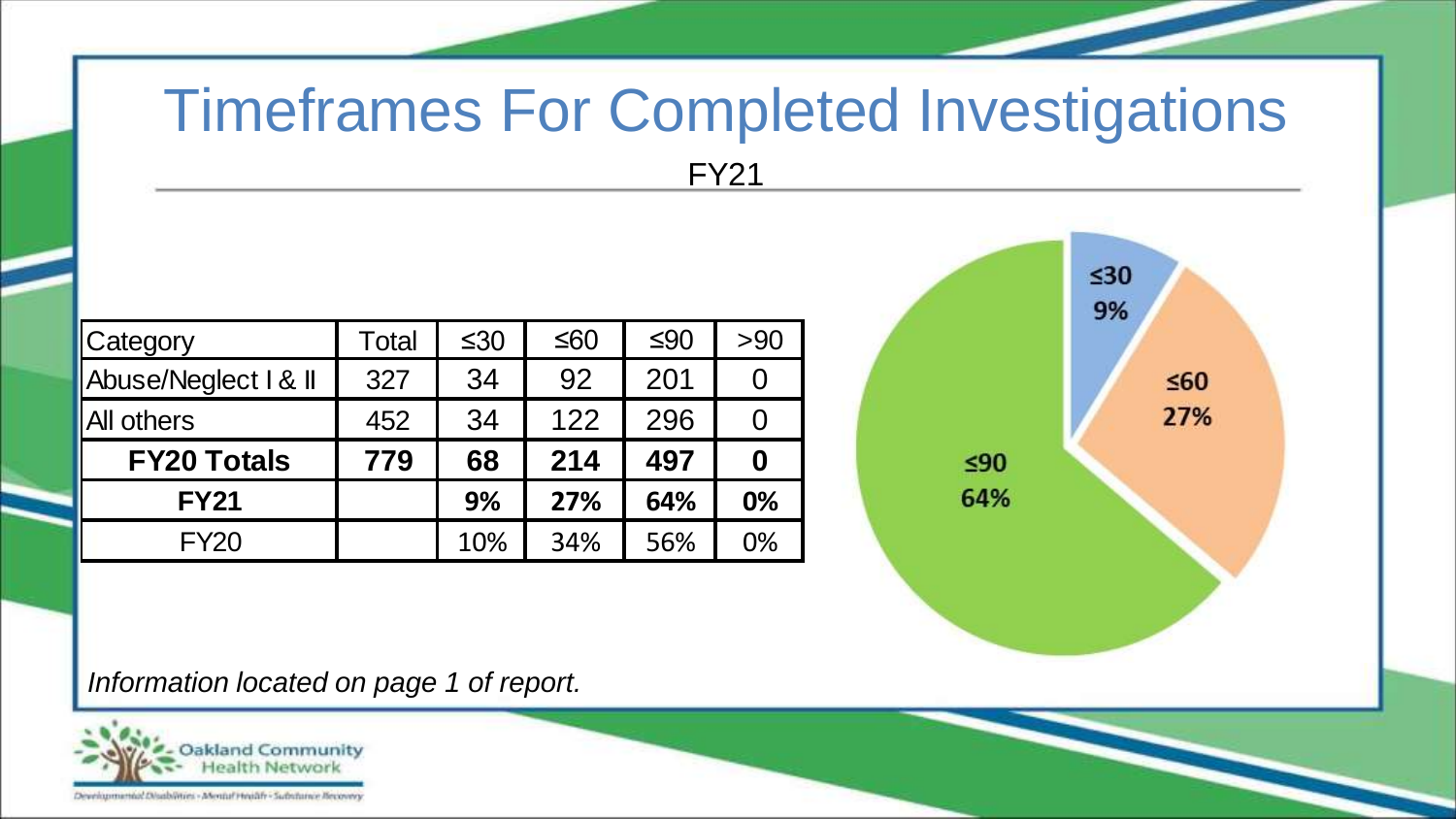## Timeframes For Completed Investigations



• Per the mental health code, investigations are required to be completed by 90 days.

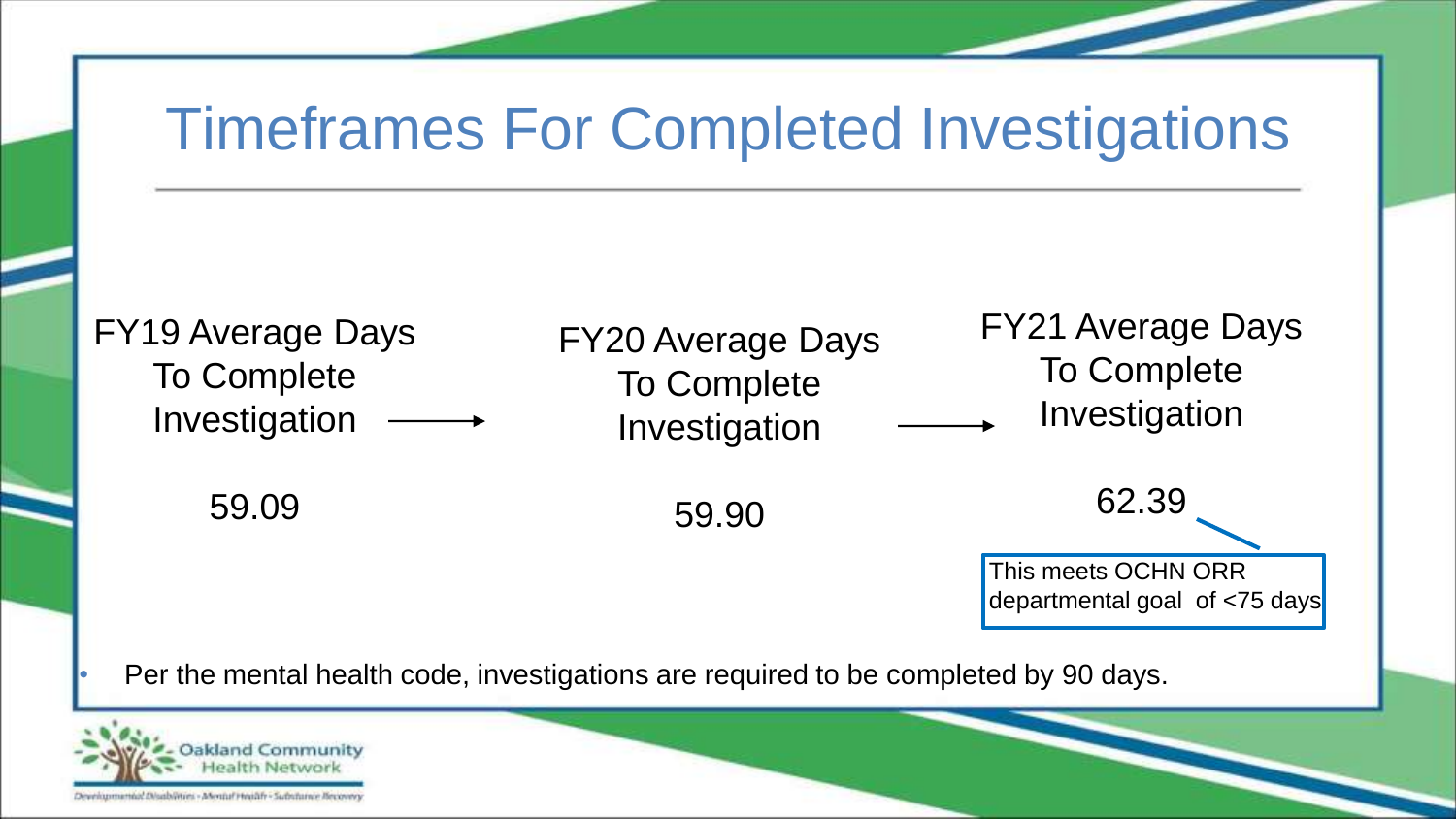#### Appeals Information FY21

|                                          | Number of Appeal Requests Received                          | 8 |
|------------------------------------------|-------------------------------------------------------------|---|
|                                          | Number of Appeals Accepted                                  | 8 |
|                                          | Number Number of Appeals Upheld                             |   |
|                                          | Number of Appeals Sent Back for Reinvestigation             | 1 |
|                                          | Number of Appeals Requesting External Investigation by DHHS | 0 |
|                                          | Number of Appeals Sent Back for Further Action              | 0 |
|                                          | Total Number of Appeals Reviewed by the Appeals Committee   | 8 |
| Information located on page 5 of report. |                                                             |   |

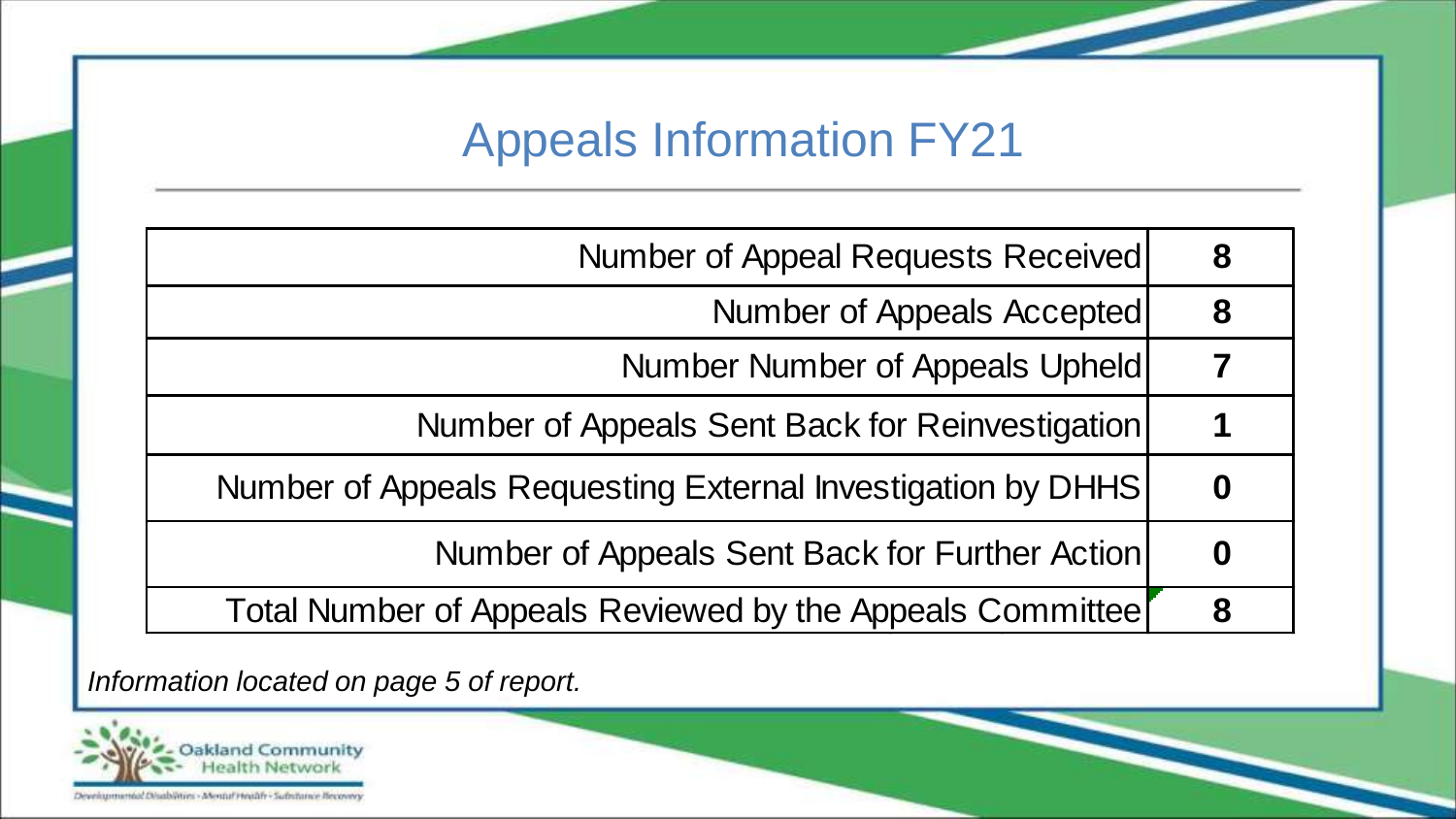#### Remediation Totals FY21





Developmental Disabilities - Mental Hotäfr - Substance Becove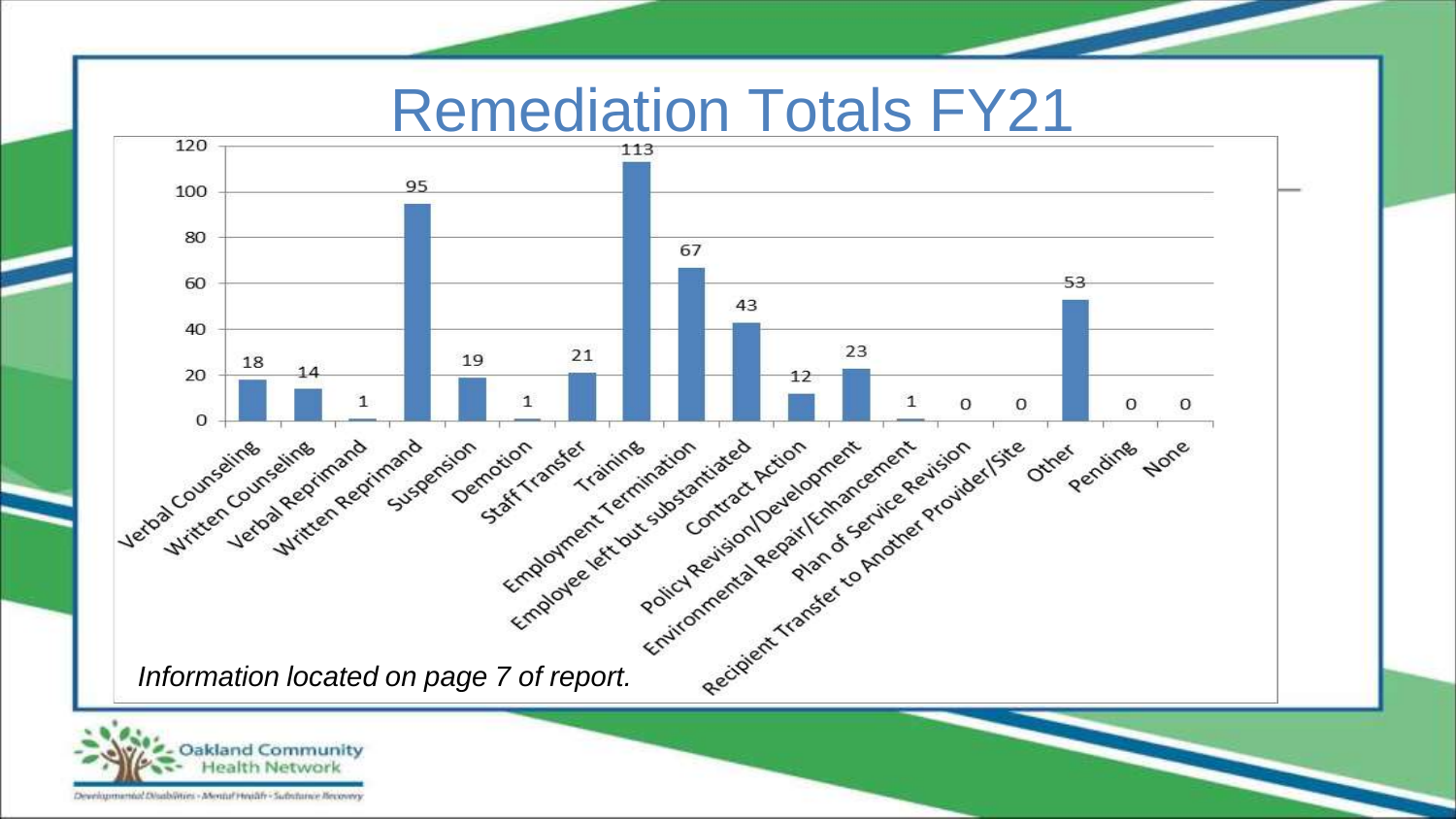## Remediation by Individuals Served FY21





Developmental Disabilities - Mentul Health - Substance Becover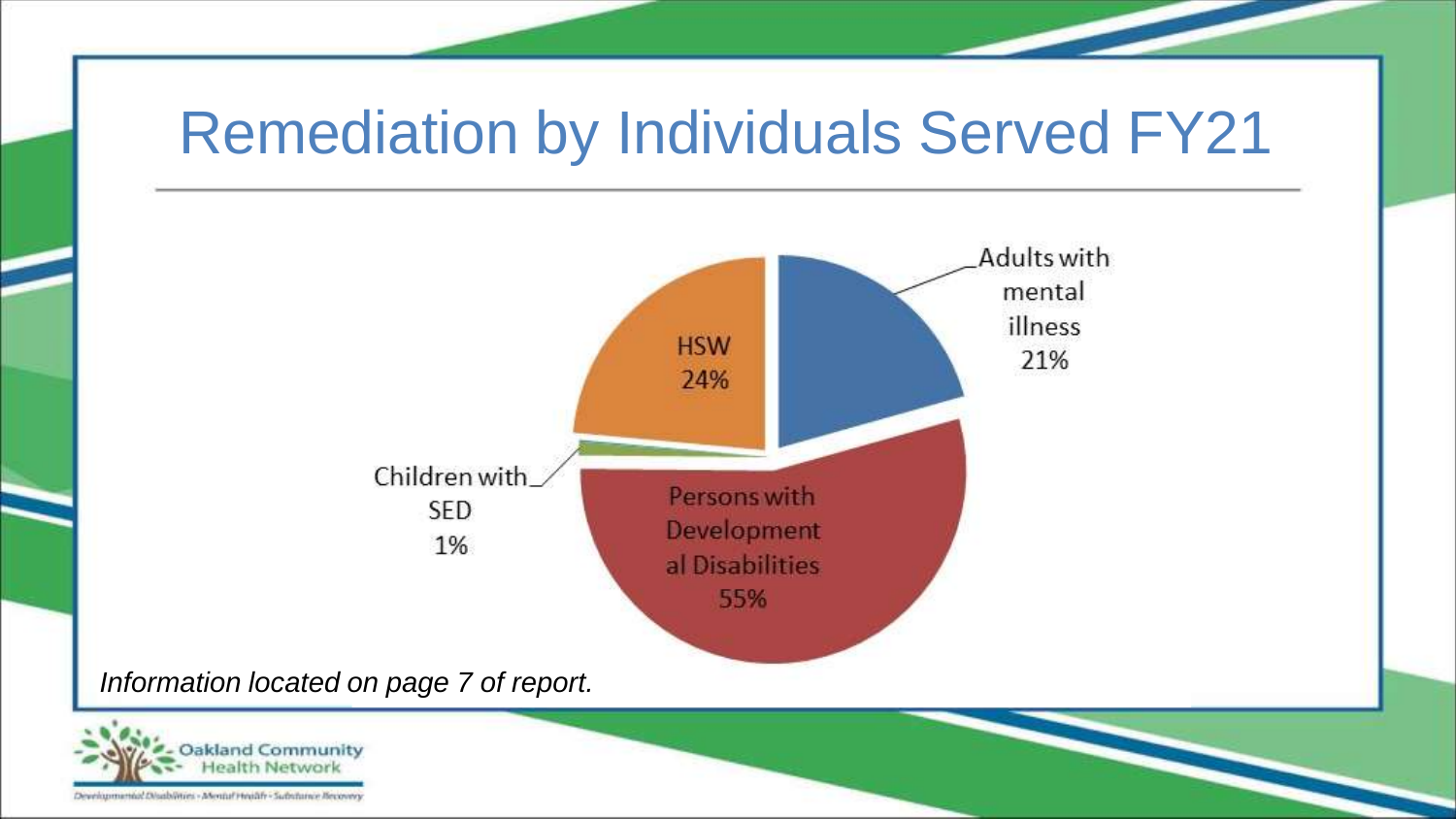#### REMEDIATION REQUIRED BY PROVIDER TYPE



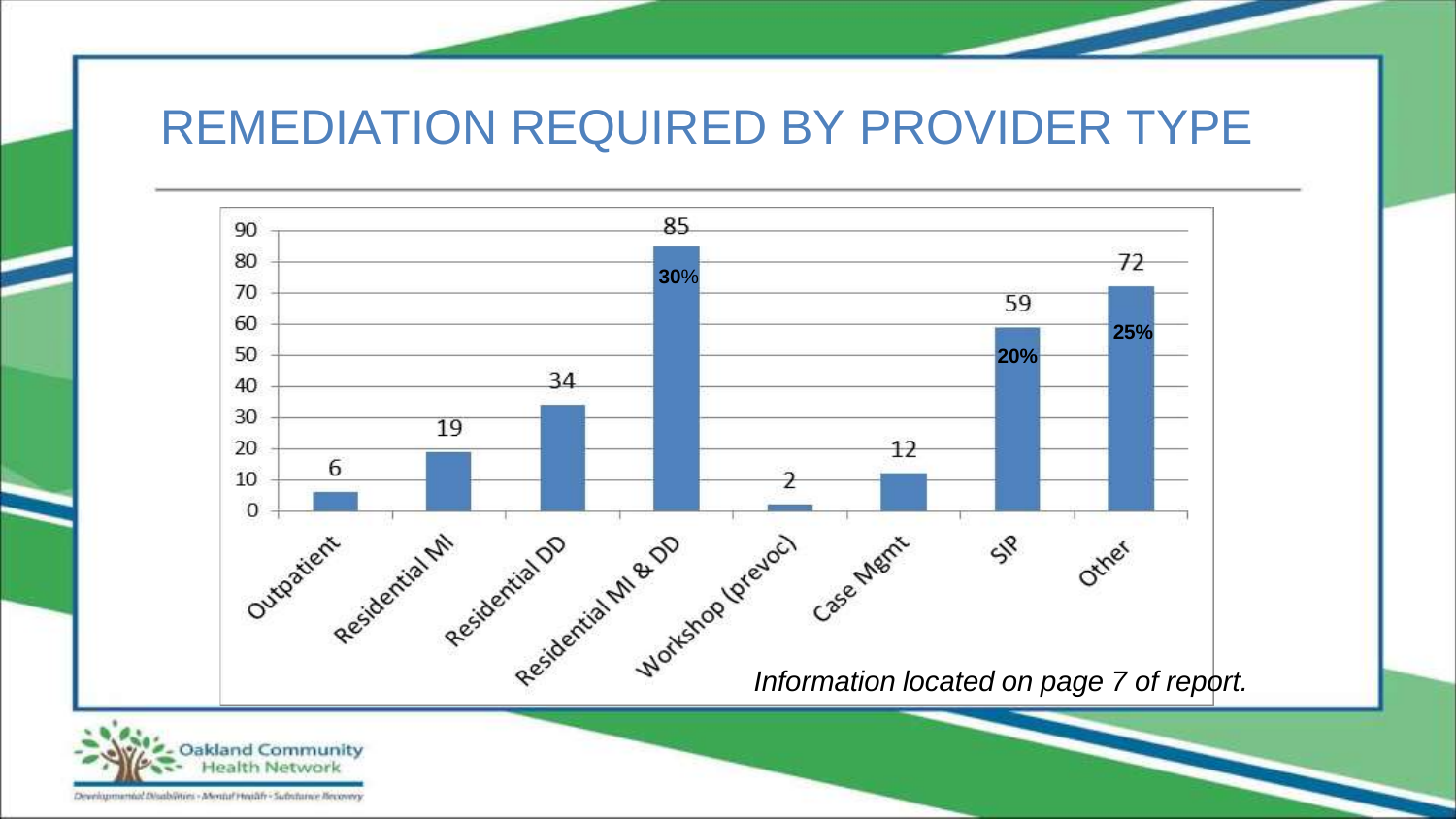### Training Provided FY21

|                           | Contractual | Persons | <b>GRAND</b> |
|---------------------------|-------------|---------|--------------|
| <b>Method of Training</b> | Staff       | Served  | <b>TOTAL</b> |
| Video & Face-to-Face      | 5,191       |         | 5,191        |
| Computer & Face-to-Face   | 3,405       | 338     | 3,743        |
| Total                     | 8,596       | 338     | 8,934        |



#### *Information located on page 17 of report.*



#### Developmental Disabilities - Mental Health - Substance Recovery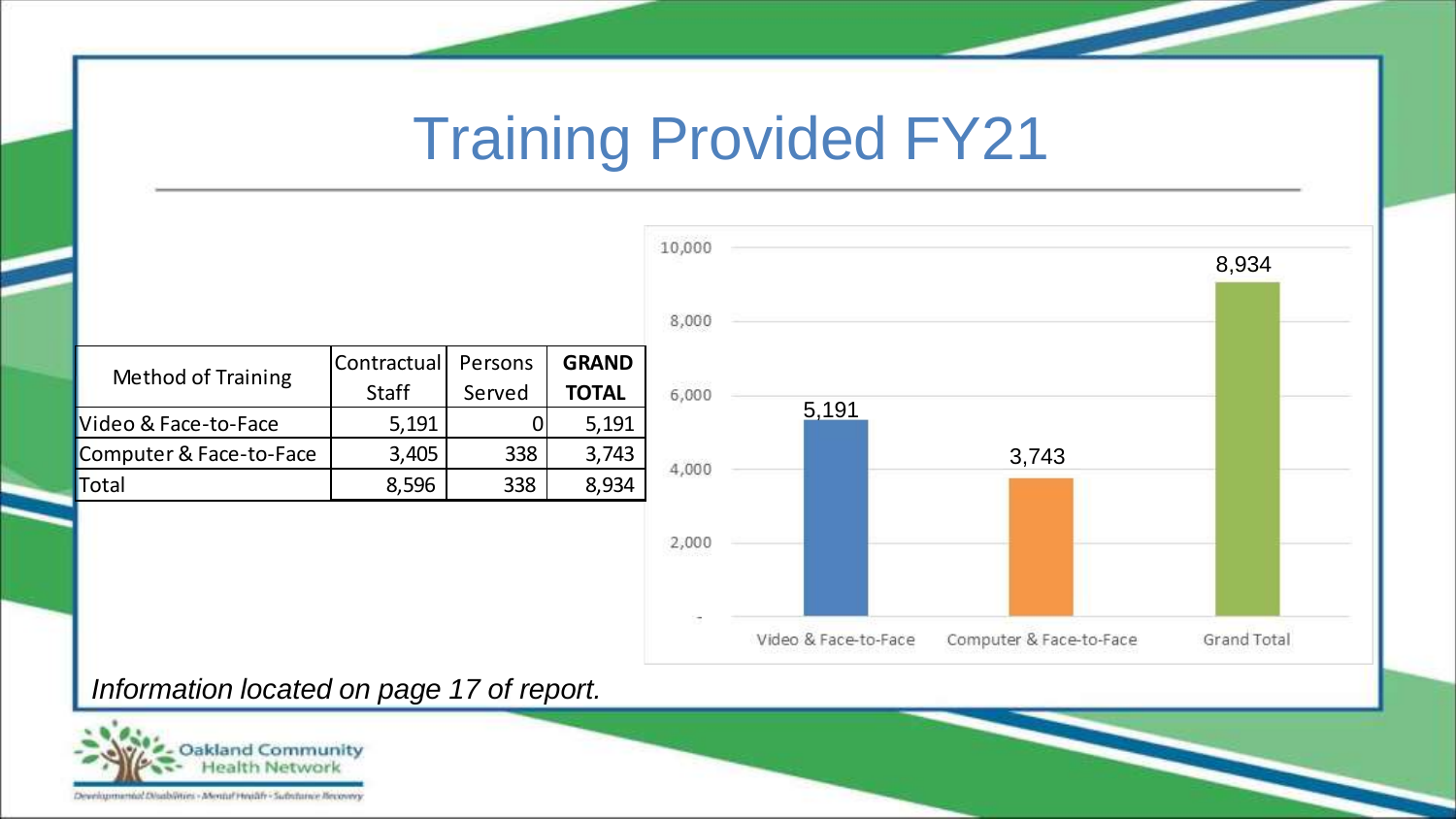### Progress of Outcomes for FY21

- 1. Educate the community about the Rights System. Accomplished
- 2. RRAC Members obtain education on guardianship and supported decision making and determine best way to have positive influence. Accomplished
- 3. Provide training/presentations to educate RRAC members about important issues impacting persons served. Accomplished

*Information located on page 25 of report.*

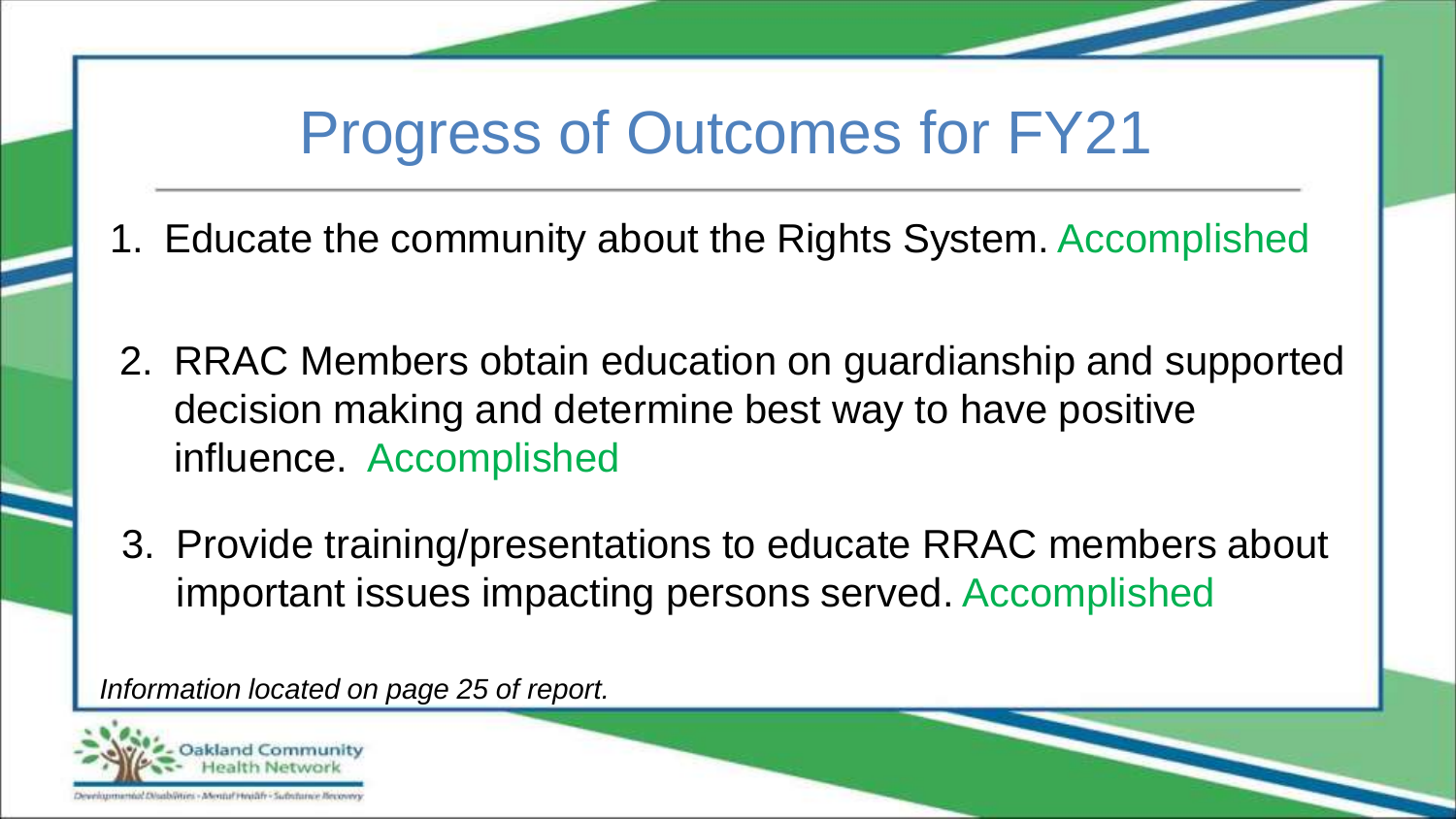#### Outcomes for FY22

- 1. Develop plan and implement for Mentoring [Beyond Tokenism] RRAC members.
- 2. Highlight RRAC Members and Rights Staff at RRAC meetings to share strengths, passions and ideas.
- 3. Discuss how stigma effects a person when engaging in the rights system and determine actions steps.

*Information located on page 25 of report.*

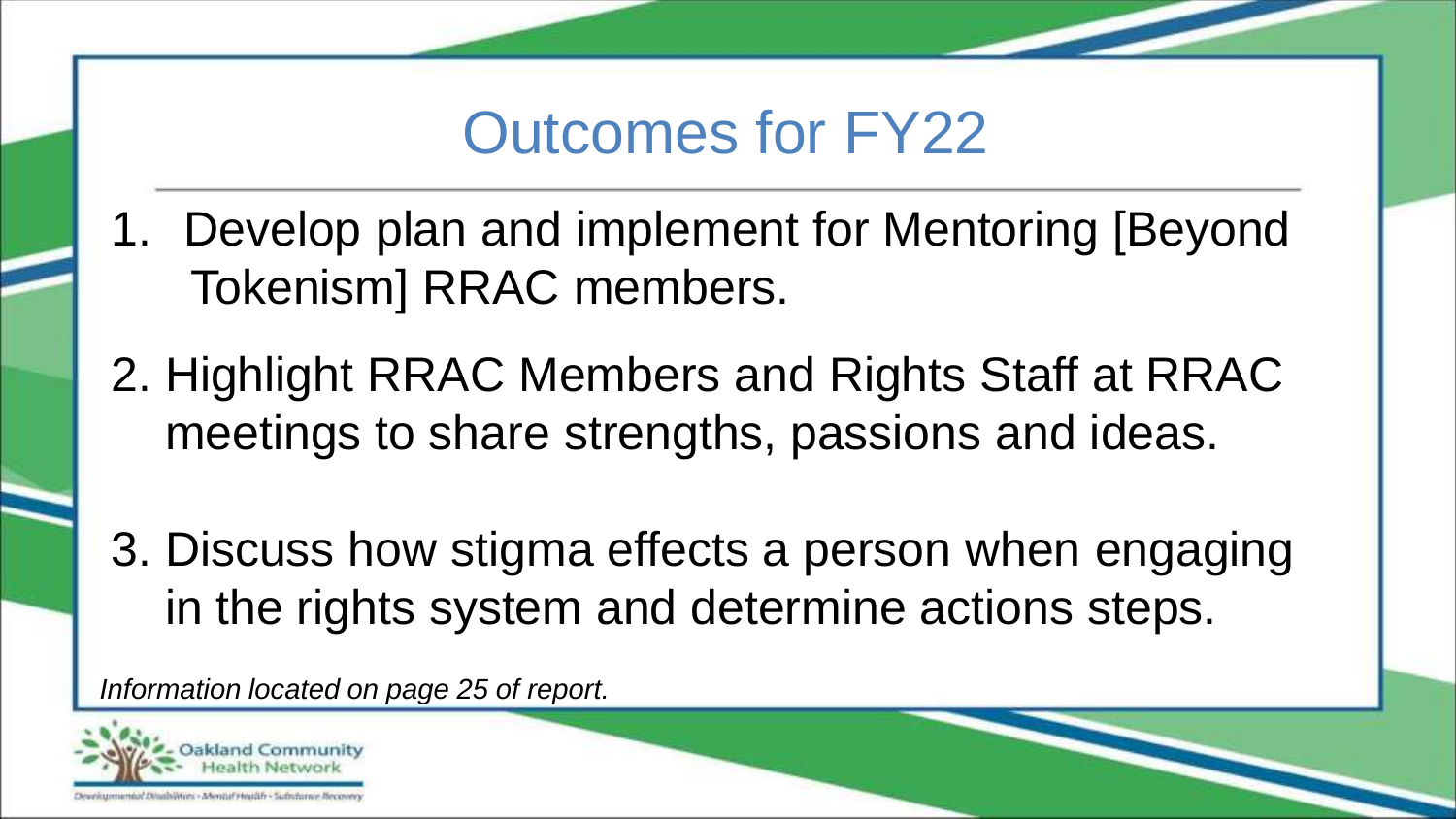#### Recommendations

- 1. OCHN/Exec Director provides necessary support of the Rights Office
- 2. Board reviews periodic reports and recommendations
- 3. Board considers Recipient Rights related topics in Board study sessions

*Information located on page 26 of report.*